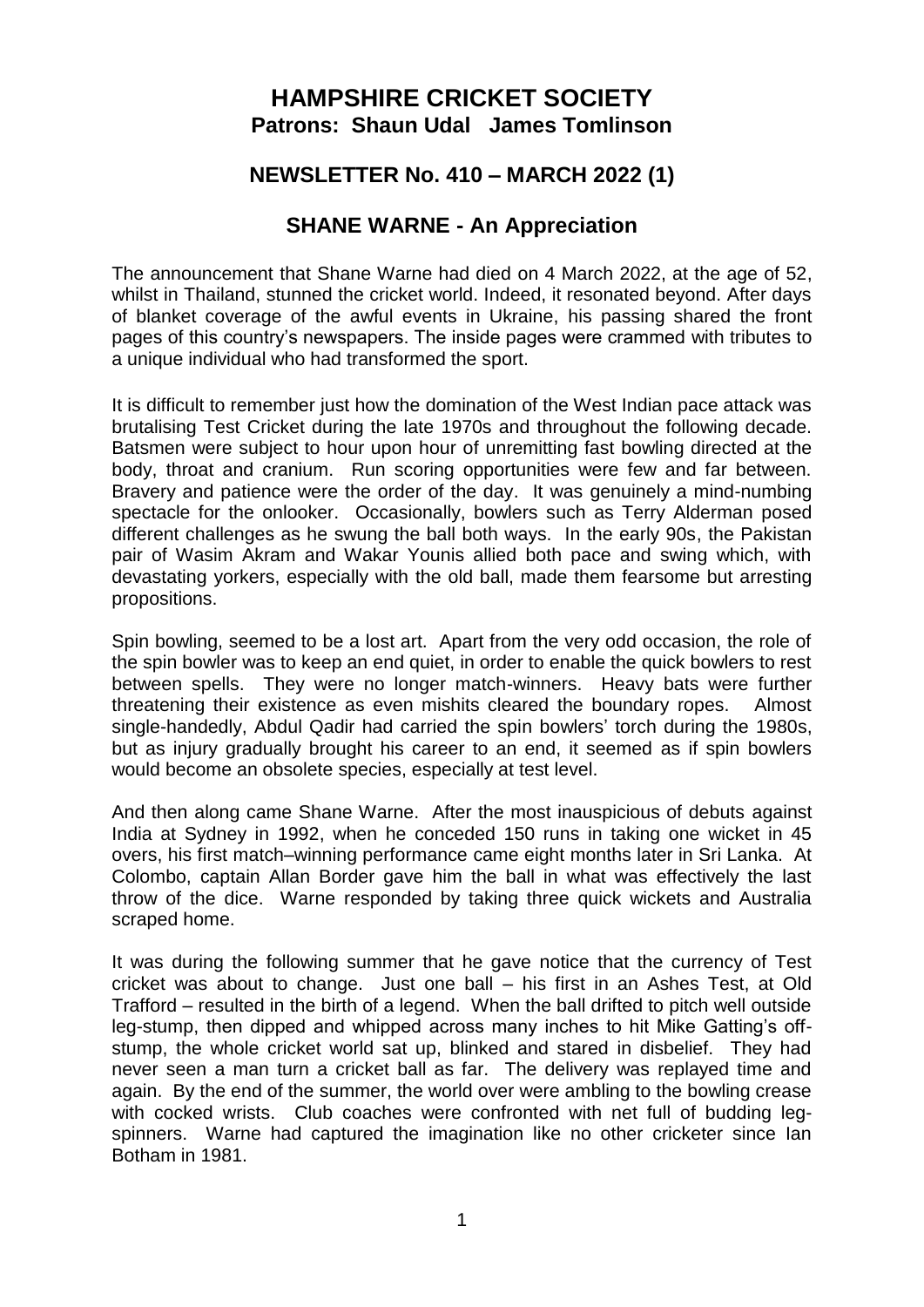Having re-established the leg-spinning heritage which ran through Arthur Mailey, Clarrie Grimmett, Bill O'Reilly, and Richie Benaud, Australia then dominated world cricket for the next ten years or more. With an array of fast-scoring and formidably consistent batsmen, cemented by Steve Waugh in the pivotal stabilising role, Australia were able to post high totals quickly and then set attacking fields for Glenn McGrath early on, and then Warne, to torment the opposition. It was a simple, yet highly effective strategy.

Shane Warne made some of the best batsmen in the world look novices. Only the supremely talented Indian batsmen, used to playing wrist and finger spin in their own country, notably Sachin Tendulkar, Rahul Dravid and V V S Laxman were able to master him. Brian Lara also came into that category. Warne analysed the techniques of his opponents during the course of their innings and stored the knowledge in his memory bank. Many batsmen started confidently, but as Warne systematically probed their weaknesses and varied his field accordingly, their assurance was notably eroded. Runs became harder to come by. Batsmen became more uncertain and tentative. It was only a matter of time before they were snared.

Really there were never  $-$  despite his rhetoric  $-$  that number of variations. The googly was surprisingly easy to pick and after a succession of shoulder ailments, it was rarely employed. The flipper was a potent weapon as it fizzed off the pitch from generally back of a length, or even shorter, surprising the batsman and bowling him or trapping him leg-before. It was his phenomenal accuracy, coupled with the variations in spin, and hence turn, as well as his agile and wonderful cricket brain, that set him apart. As his reputation grew, so did his psychological hold on batsmen. He also never knew when he was beaten; he never regarded any cause as being lost until the final ball was bowled.

Shane Warne first brought these assets and philosophy to Hampshire in 2000. By that time he had been nominated as one of *Wisden's Five Cricketers of the 20th Century.* He bowled outstandingly, taking over 100 wickets in all matches, but Hampshire endured a poor season. However, in mid-July the County faithful at Portsmouth were able to enjoy one of the finest and most fascinating duels ever seen on a cricket field. The encounter between Shane Warne and Rahul Dravid that day will live for ever in the memory of those who were there. They both knew that the fortunes of their side, and probably the fate of the match, lay in their respective hands. Warne wheeled away for much of the day, teasing and testing Dravid with his wiles and variation of flight and turn. Initially, the great Indian batsman was content to defend. As he gained the measure of the pitch, and Warne, he increased his attacking shots with masterful footwork, and superb placement. In the end it was Dravid who prevailed as he composed the most serene of centuries. It was the most compelling contest.

When Warne returned to Hampshire in 2004, as captain, he immediately galvanised the County's cricket. They gained promotion to Division 1 of the Championship and finished third in the National League. The side was stronger than three years earlier. It was, though, his captaincy that transformed the County's cricket. His bravado and confidence rubbed off onto the players. As a consequence they displayed new self belief. The opposition were confronted with a set of new and very different challenges, not only arising from his bowling but also his field placings, which were invariably designed to take wickets rather than prevent runs. He had introduced, and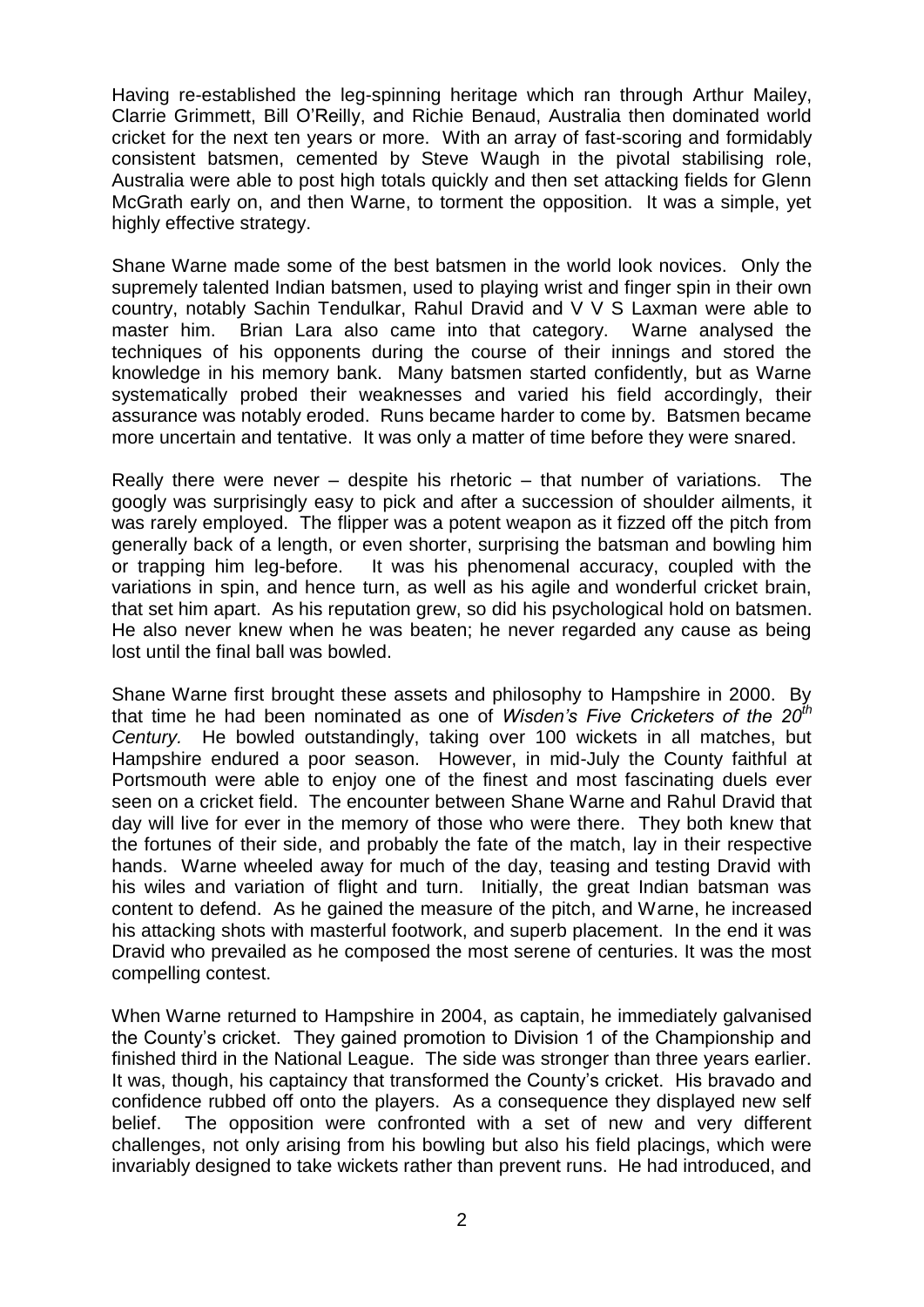imposed, a completely different mindset in both his own players and Hampshire's opponents. He carried those attributes into 2005.

Despite all his achievements in his career to date, 2005 was undoubtedly his *annus mirabilis*. Ninety-six Test wickets, a staggering 40 of which were in a losing Ashes side, and a stunning maiden century at Canterbury – he later added another at Southgate – all contributed to a truly distinguished year. He was still capable of producing the magic ball that turned substantially more than the width of the stumps. If the ball that bowled Gatting was the ball of the last century, then surely that which bowled Andrew Strauss at Edgbaston is already a candidate for the ball of the 21<sup>st</sup>.

However, for Hampshire supporters, it was his captaincy and selfless spirit that stood out above all his other achievements. He has never spared himself in Hampshire's cause. His workload and commitment is on a par with that of another great – Malcolm Marshall. There can be no higher praise. And, of course, like Macko, he was so sadly taken from us far too early.

Many observers thought Hampshire's fortunes would decline when he joined the Australian squad. It was not the case. The County defied the pundits by continuing to play positive and delightfully vibrant cricket as they turned around matches from losing positions to record impressive victories, particularly Sussex at home and the following game at Cheltenham. Also, of course, Hampshire put together a famous quartet of victories in his absence to win the C&G Final. It is doubtful they would have done so without his all-pervading influence.

It has been said that he is the best captain Australia never had. But for wellpublicised and documented on and off field foibles, he must certainly have captained his country. Genius, though, rarely comes in conforming packages and is invariably flawed. For many years he was the Aussie that English cricket fans loved to hate. But in 2005, they took him to their hearts. For most of The Ashes series, he *was*  Australia's bowling and he won over English crowds with his courage, fortitude and sheer force of personality. Many will have shared his disappointment when he was narrowly deprived of a maiden Test century at Old Trafford. It was the ultimate irony that his dropped slip catch at The Oval, enabled Kevin Pieterson to prosper and effectively allow England to regain The Ashes.

Also in 2005, when available, he led Hampshire to second place in the County Championship, behind Nottinghamshire. They missed out on winning the competition by 2.5 points. Warne was incensed that in the penultimate round of matches, Kent, in order to satisfy Sky television, set a target that would have been generous in the 1960's, let alone the current era, as Nottinghamshire won at Canterbury. Warne said "I think that's one of the dumbest things I've ever seen". The last match of the season was against the new Champions and Hampshire won by an innings and 198 runs. Warne declared the Hampshire innings with John Crawley undefeated on 311, only five runs behind R H Moore's highest individual score for the County. It seemed an insensitive decision, though, publicly at least, Crawley always supported it.

In 2007, Shane Warne took Hampshire to The Friends Provident Final at Lord's. Hampshire were clear favourites but were comprehensively outplayed by Durham. Between that match and the end of the season, it was clear from his body language that his time with Hampshire had run its course. He found it impossible to mask his